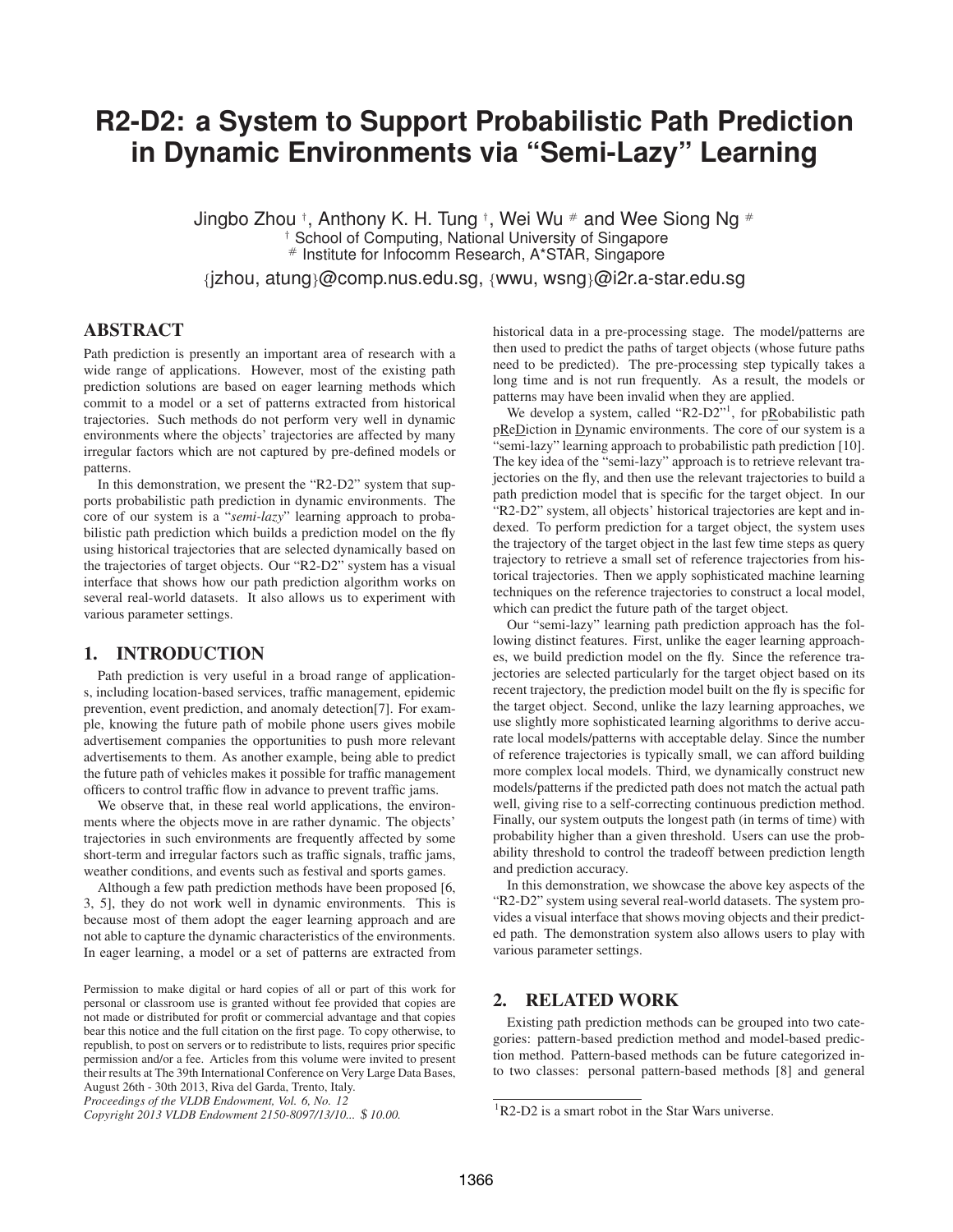pattern-based methods [4, 6]. Personal pattern-based methods require enough historical trajectories of the target object, and there could be privacy problems. Existing pattern-based methods take the eager learning approach that learns a model or a set of patterns in a time-consuming learning/mining step. Such methods do not work well in dynamic environments that require the system to capture new patterns as time goes.

Model-based methods use mathematical models to describe the movement of objects, such as recursive motion function model [9] and Markov model [2]. However, these methods can only predict a short-term path.

The main difference between our approach and existing solutions is that our algorithm takes a "semi-lazy" approach that learns a prediction model on the fly while most of the existing solutions rely on models or a set of patterns discovered in an offline learning stage.

# **3. PRELIMINARIES AND PROBLEM DEF-INITION**

Let  $T^i = < O_1^i, ..., O_t^i, ...>$  be a trajectory, where  $O_t^i = ((x, y),$ t) is a vector denoting that object  $O^i$  locates at location  $(x, y)$  at time  $t$ . We assume that all trajectories have synchronized timestamps. When this assumption is not valid, we interpolate the trajectories. We refer to the trajectory of the target object  $O<sup>p</sup>$  in the last  $h$  time steps as h-backward trajectory and denote it as  $W_h$ , i.e.,  $W_h = \langle O_{t_0-h+1}^p, O_{t_0-h+2}^p, ..., O_{t_0}^p \rangle$  where  $t_0$  is the current time.

Our key idea is to find objects on the fly whose trajectories are similar to the target object's recent trajectory and then use their trajectories to build a prediction model. Such objects are called *reference objects* and are referred as  $RO$  of  $O<sup>p</sup>$ . The trajectory points of the reference objects form the *reference points* of  $O<sup>p</sup>$  at different timestamps. They are further used to derive possible future *state*s and *path* of  $O^p$ .

Formally,  $RO$  of  $O<sup>p</sup>$  are the set of objects which have subtrajectories that are similar to  $W_h$ . For each object  $O^i \in RO$ , we denote  $O_v^i$  as the timestamped location of  $O^i$  that is nearest to  $O_{t_0}^p$ . In other words, v is the timestamp when object  $O^{i}$ 's location is closest to  $O_{t_0}^p$ .

The reference points of  $O^p$  at time  $t_0$  are defined as  $RO_0 =$  ${O_v^i|O^i \in RO}$ . The reference points of  $O^p$  at time  $t_0+k$ , namely  $RO_k$ , are defined as  $RO_k = \{O_{v+k}^i | O^i \in RO\}$ . Moreover, we use  $RO_{1:k}$  to denote the reference trajectories of  $O^p$ , which are all the reference points of  $O^p$  from  $t_0 + 1$  to  $t_0 + k$ , i.e.,  $RO_{1:k} =$  $\bigcup_{i=1}^k RO_i$ .

Let  $\odot$ (*centroid, radius*) denote a circle. We call a vector  $s_k =$  $(\bigcirc (centroid, radius), k)$  a state of  $O^p$ , which means  $O^p$  may be within the circle at time  $t_0 + k$ . We define the set of all possible states of  $O^p$  at time  $t_0 + k$  as a state space, i.e.,  $S_k = \bigcup s_k^i$ . We denote a sequence of states of  $O^p$  from  $t_0+1$  to  $t_0+k$  as  $\overline{SS}_{1:k}=<$  $s_1, s_2, ..., s_k$  >. We call  $SS_{1:k}$  a path of  $O^p$ .

Given  $RO_{1:k}$ , we denote the probability that  $O<sup>p</sup>$  is in state  $s_k$  as  $p(s_k|RO_{1:k})$ . Similarly, given  $RO_{1:k}$ , we denote the probability that  $O^p$  would appear in every state in  $SS_{1:k}$  as  $p(SS_{1:k}|RO_{1:k})$ . Now, we can define the probabilistic path prediction problem.

DEFINITION 3.1 (**PROBABILISTIC PATH PREDICTION**). *Given*  $a$  moving object  $O^p$  and a probability threshold  $\theta$  at time  $t_0$ , proba*bilistic path prediction returns a path* SS1:<sup>k</sup> *of length* k *time steps, which satisfies:* (1)  $p(SS_{1:k}|RO_{1:k}) \geq \theta$ , and (2) for any path of *length*  $k + 1$  *time steps,*  $p(SS_{1:k+1} | RO_{1:k+1}) < \theta$ .



**Figure 1: An illustration of probabilistic path prediction. Current time is**  $t_0 = 11$ . 2-backward trajectory of  $O^p$  is  $W_2 = \langle$  $O_{10}^p, O_{11}^p >$ **. Reference objects of**  $O^p$  are  $RO = \{O^2, O^3, O^4\}$ **. Reference points at**  $k = 2$  are  $RO_2 = \{O_7^2, O_4^3, O_5^4\}$ . If  $\theta = 0.4$ , **a** possible path of  $O^p$  is  $SS_{1:2} =$  ; if  $\theta = 0.2$ , a possi**ble path of**  $O^p$  **is**  $SS_{1:3} = \langle s_1^0, s_2^0, s_3^1 \rangle$ .

## **4. SYSTEM ARCHITECTURE**

#### **4.1 Overview**

Figure 2 depicts the architecture of our "R2-D2" system. It has two main components: the Trajectory Grid (TG) and the Prediction Filter (PF). TG indexes the moving objects' trajectories, and PF performs probabilistic path prediction. There are also two processes: "Update" and "Prediction". The "Update" process continuously collects trajectories of moving objects and stores them into TG. The "Prediction" process is further divided into two subprocesses:"Lookup" and "Construction". The "Lookup" process retrieves reference trajectories from TG, and the "Construction" process uses the reference trajectories to build path prediction model for the target object  $O^p$ .



**Figure 2: Architecture of the "R2-D2" system. It has a "Update" process (blue solid lines) and a "Prediction" process (red dotted lines). The "Prediction" process has two sub-processes: "Lookup" process and "Construction" process.**

## **4.2 Trajectory Grid and Update Process**

The Trajectory Grid (TG) is a multi-level grid structure that indexes the trajectories. It divides the area of interest into a set of rectangular cells with fixed size. Trajectories are indexed in the cells they pass.

In each cell, we maintain two data structures: a density counter and a hash table called traHash. The density counter records the number of moving objects that visit the cell. It indicates the popularity of the cell. The key of the hash table traHash is a vector  $(O^{id}$  $i<sub>i</sub>$ , t), and the value of that is a vector  $(x, y)$ . The key (i.e.,  $(O^{id}, t)$ ) records that  $O^{id}$  passes this cell at the time t, and the value (i.e.,  $(x, y)$ ) is the coordinate of the next cell that  $O^{id}$  will pass.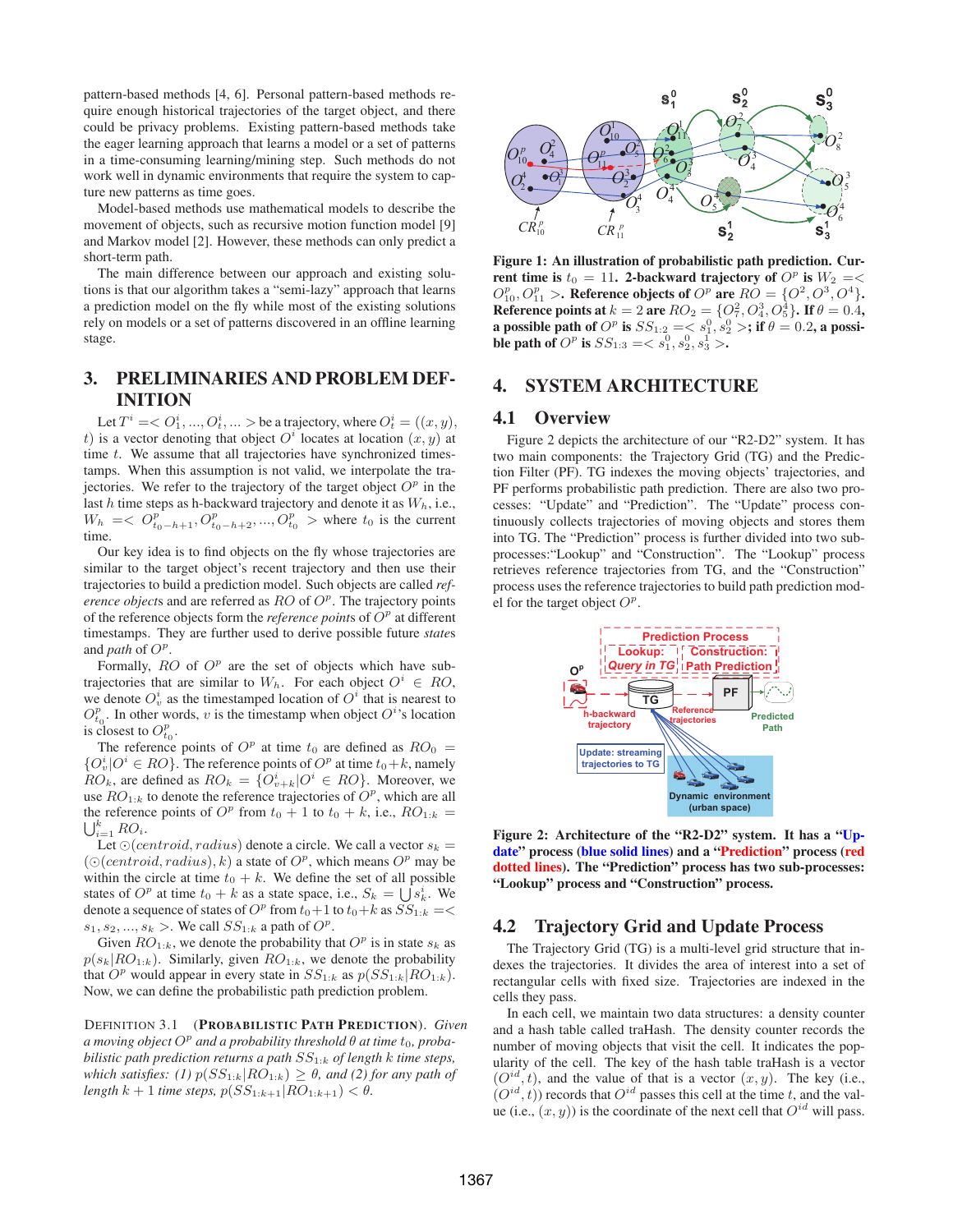With the help of traHash, knowing  $O^i$  is in cell $(i,j)$  at the time  $t$  immediately enables us to retrieve its following trajectory after time t.

The "Update" process continuously collects streaming trajectories of moving objects from the dynamic environment (see Figure 2) and TG indexes these trajectories. TG only buffers the moving objects' trajectories in the most recent  $H$  time units. We use a list to link all the elements of traHash, and the oldest element is always at the end of the linked list. When the moving objects report their new locations, TG not only updates the relevant cells' density and traHash, but also checks the oldest element of each traHash. Then TG discards the expired elements of each traHash and updates corresponding density counters.

#### **4.3 Lookup Process**

The "Lookup" process retrieves reference objects from TG. The idea is that if  $O^i$  has a sub-trajectory that matches very well with the h-backward trajectory of  $O^p$ , we say  $O^i$  is a reference object of  $O<sup>p</sup>$ . We define a formal matching function which has clear semantic meanings and can support high performance query in TG. The query process works as follows. For each  $O_u^p \in W_h$ , we define a circle  $CR_u = \odot(O_u^p, \epsilon)$ . Then we obtain the objects that have visited any  $CR_u$  from TG. Finally the objects that visited all the  $CR_u$  in the same order as  $O^p$  did are reference objects. The value of the radius parameter  $\epsilon$  is computed by multiplying the average velocity by half of the sampling time interval of the trajectories.

## **4.4 Prediction Filter and Construction Process**

The Prediction Filter (PF) is a model for path prediction. The input of PF is a set of reference trajectories, and the output is the predicted path. The "Construction" process runs within PF. It iteratively constructs the state space and makes path prediction.

#### *4.4.1 Prediction Filter*

 $\overline{w}$ 

 $\mathcal{L}$ 

PF is based on the Grid-based Filter model [1], which is a generalization of Hidden Markov Model. We use  $RO_k$ , i.e. reference points of  $O^p$  at the time  $t_0 + k$ , as observations. The observationis from time  $t_0 + 1$  to time  $t_0 + k$  are  $RO_{1:k} = \bigcup_{j=1}^{k} RO_j$ . PF constructs  $p(s_k|RO_{1:k})$  recursively, i.e. from  $p(s_{k-1}|RO_{1:k-1})$  to  $p(s_k|RO_{1:k})$ , which is computed by the following function [1]:

$$
p(s_k|RO_{1:k}) = \sum_i w_{k|k}^i \delta_i(s_k)
$$
 (1)

where

$$
i_{k|k-1} \triangleq \sum_{j} w_{k-1|k-1}^{j} p(s_k^i | s_{k-1}^j)
$$
 (2)

$$
v_{k|k}^{i} \triangleq \frac{w_{k|k-1}^{i} p(RO_{k}|s_{k}^{i})}{\sum_{j} w_{k|k-1}^{j} p(RO_{k}|s_{k}^{j})}
$$
(3)

where  $\delta()$  is a Dirac measure function and  $w_{0|0} = 1$ . The state transition function  $p(s_k^i|s_{k-1}^j)$  represents the probability that  $O<sup>p</sup>$  will go to state  $s<sub>k</sub><sup>i</sup>$  given that  $O<sup>p</sup>$  is in state  $s<sub>k-1</sub><sup>j</sup>$  at the time  $t_0 + k - 1$ . We model the state transition function by considering spatial relations and common reference objects between states  $s_{k-1}^{\bar{j}}$ and  $s_k^i$ . The likelihood function  $p(RO_k|s_k^i)$  represents the probability that  $RO_k$  is observed given  $O^p$  is in state  $s_k^i$ . By Bayes' theorem, we have  $p(RO_k|s_k^i) \propto p(s_k^i|RO_k)p(RO_k)/p'(s_k^i)$ , where  $p(s_k^{p,i}|RO_k^p)$  can be computed according to the distribution of reference points  $RO_k^p$  in different states, and  $p'(s_k^i)$  can be computed by the cells' average density covered by state  $s_k^i$ .

#### *4.4.2 Construction Process*

The "Construction" process has two stages, which are (1) to generate the possible state space of  $O^p$  at a future time  $t = t_0 + k(t_0)$  is the current time) and (2) to make path prediction. The path prediction can be done by the maximum *a posteriori* (MAP) estimation in the state space by applying the Viterbi Algorithm. The returned result is a predicted path, whose probability (confidence) is larger than  $\theta$  (set by users) and whose length (in term of time) is the longest. Now we focus on the state generation.



**Figure 3: State generation at**  $t = t_0 + k$ 

In a nutshell, we cluster the reference points  $RO<sub>k</sub>$ , and then convert each reference points cluster to a state. We propose a hierarchical method to generate the states. Figure 3 shows an illustration of the state generation process. The whole process of state generation has two steps. First, we build a state space tree in a bottom-up manner. We use a modified agglomerative hierarchical clustering algorithm to merge the reference points in  $RO_k$  until there is only one root cluster. All clusters in each level of the cluster tree are converted to one candidate state space of  $O<sup>p</sup>$  (i.e., one cluster for one state). In this way, we get a state space tree from the cluster tree. Second, we use a score function to select the state space with the highest score from the state space tree in a top-down manner. Suppose the state with largest probability in state space  $S_{k,l}$  is  $s_{k,l}^*$ , and the radius of  $s_{k,l}^*$  is  $r_{k,l}^*$ , then the score function is:

$$
f_{k,l} = \frac{p(s_{k,l}^*|RO_{1:k})}{[r_{k,l}^*]^{\alpha}} \tag{4}
$$

Here,  $\alpha$  controls the compromise between the probability and the radius.  $p(s_{k,l}^*|RO_{1:k})$  is introduced in section 4.4.1.

Based on the observation that objects' locations change gradually, we also improve the efficiency of state generation by reusing micro clusters. Details can be found in [10].

#### *4.4.3 Self-correcting continuous prediction*

In real-life applications, we may need to continuously predict the path of a moving object. Continuous prediction gives us an opportunity to incrementally improve the path prediction result. During the prediction, the actual movement of the prediction target  $(O<sup>p</sup>)$ can be compared against the predicted movement. With this information, we can incrementally refine our model.

The basic idea is to give more weight to the reference objects that have helped us make the correct prediction. We introduce a new attribute, called credit, for each moving object. We use a linear growth and exponential decay method to update the moving object's credit. If a reference point  $O^i$  contributed to generate the correct state which target object  $O<sup>p</sup>$  will pass, we linearly increase